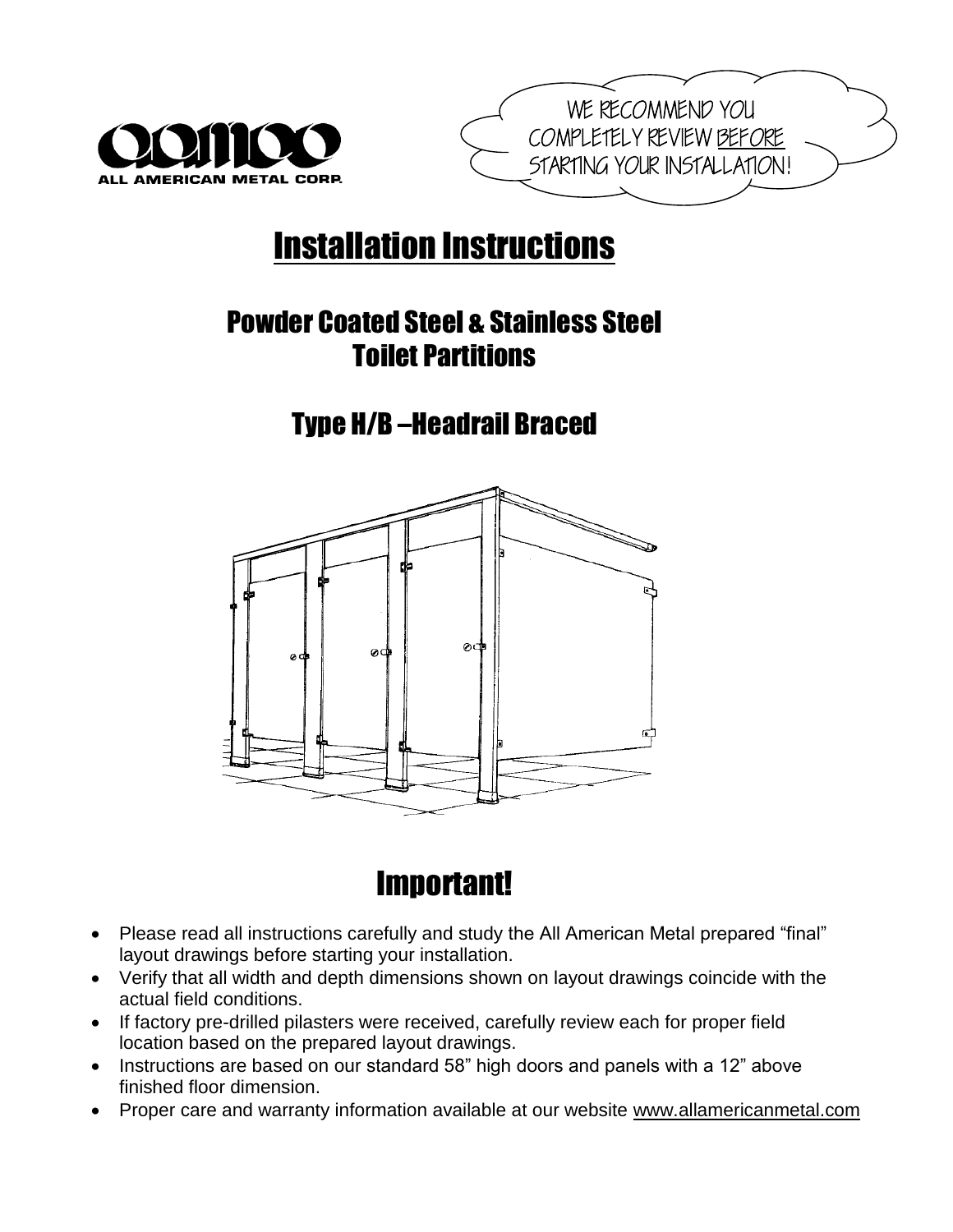#### **RECOMMENDED TOOLS AND SUPPLIES**

- Pencil
- Chalk line
- Tape measure
- 4 ft. level
- Shims / Wedge
- Power drill
- Hammer drill
- Drill bits for ceramic and masonry 5/16"
- Drill bits for steel 1/4", 11/64"
- Screwdriver and/or driver bits (slotted and Torx security head)
- 1/2" Wrench
- Hacksaw
- 12" high spacer block (large & strong enough to support panels)
- Painters tape (optional)

#### **SUPPLIED FASTENER TYPE AND USAGE**



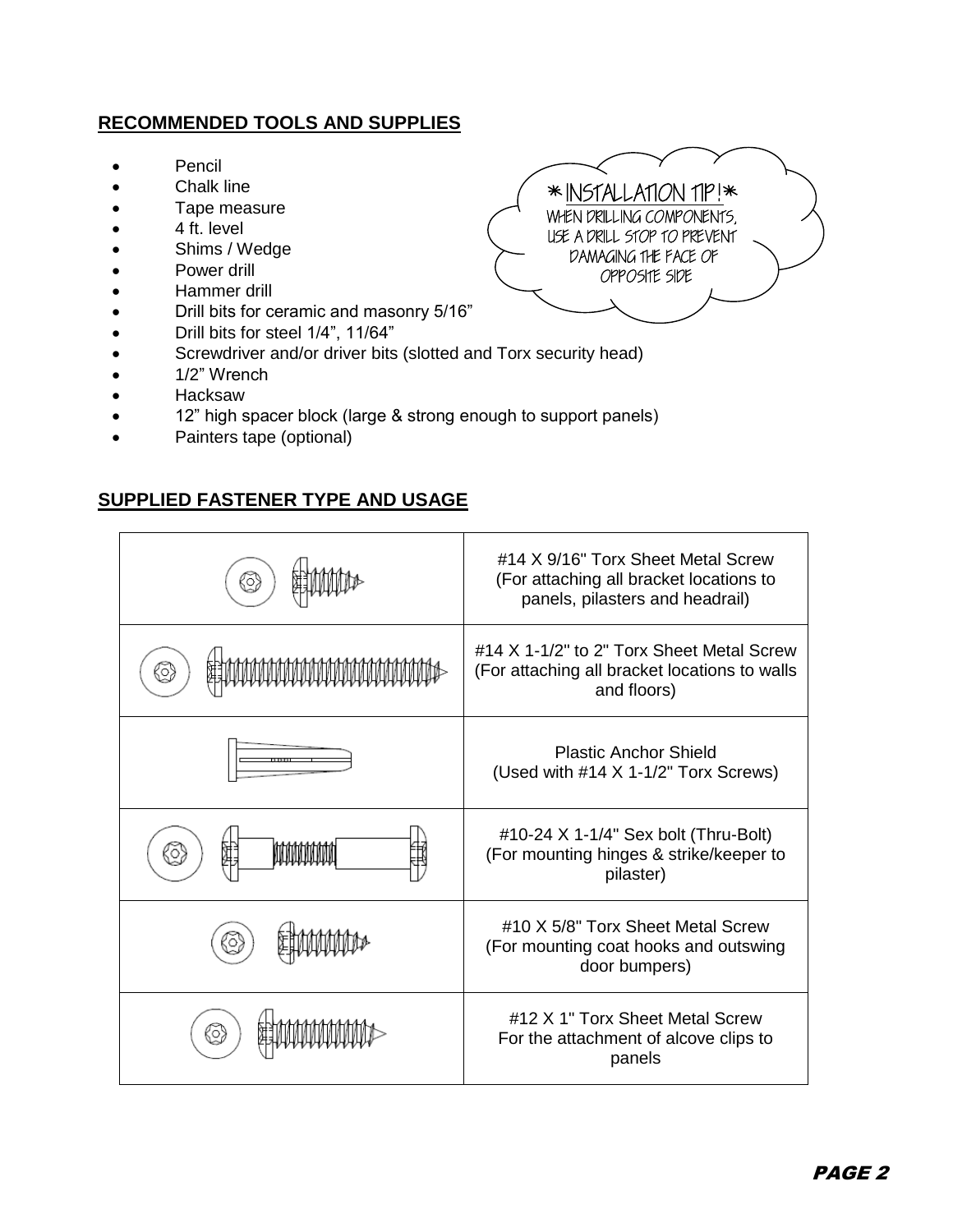#### **STEP 1 –LAYOUT**

- A. Establish & mark center line of pilaster location from back wall. The center line will be 5/8" less than the overall compartment depth shown on drawings. Measure out at both ends of installation and draw a straight line connecting both marks.
- *B.* Beginning at side wall of pilaster centerline location, measure and mark dimensions for floor fastenings according to shop drawings. The floor fastenings are located 1" in from each edge of pilaster. *(Only one floor fastening required on 3" & 4" wall pilasters & are fastened furthest from wall)*
- C. Establish and mark panel center lines by measuring compartment width across the back wall. Continue this step for each panel using the previous panel centerline as starting point.
- D. Locate wall bracket height locations by marking each wall pilaster and panel centerline at 17" & 65" from floor.
- E. Using the bracket itself as a template, align and center bracket opening over the panel & pilaster center line and mark hole locations. *Note use of double-ear vs. single-ear bracket locations and panel (1") vs. pilaster (1-1/4").*

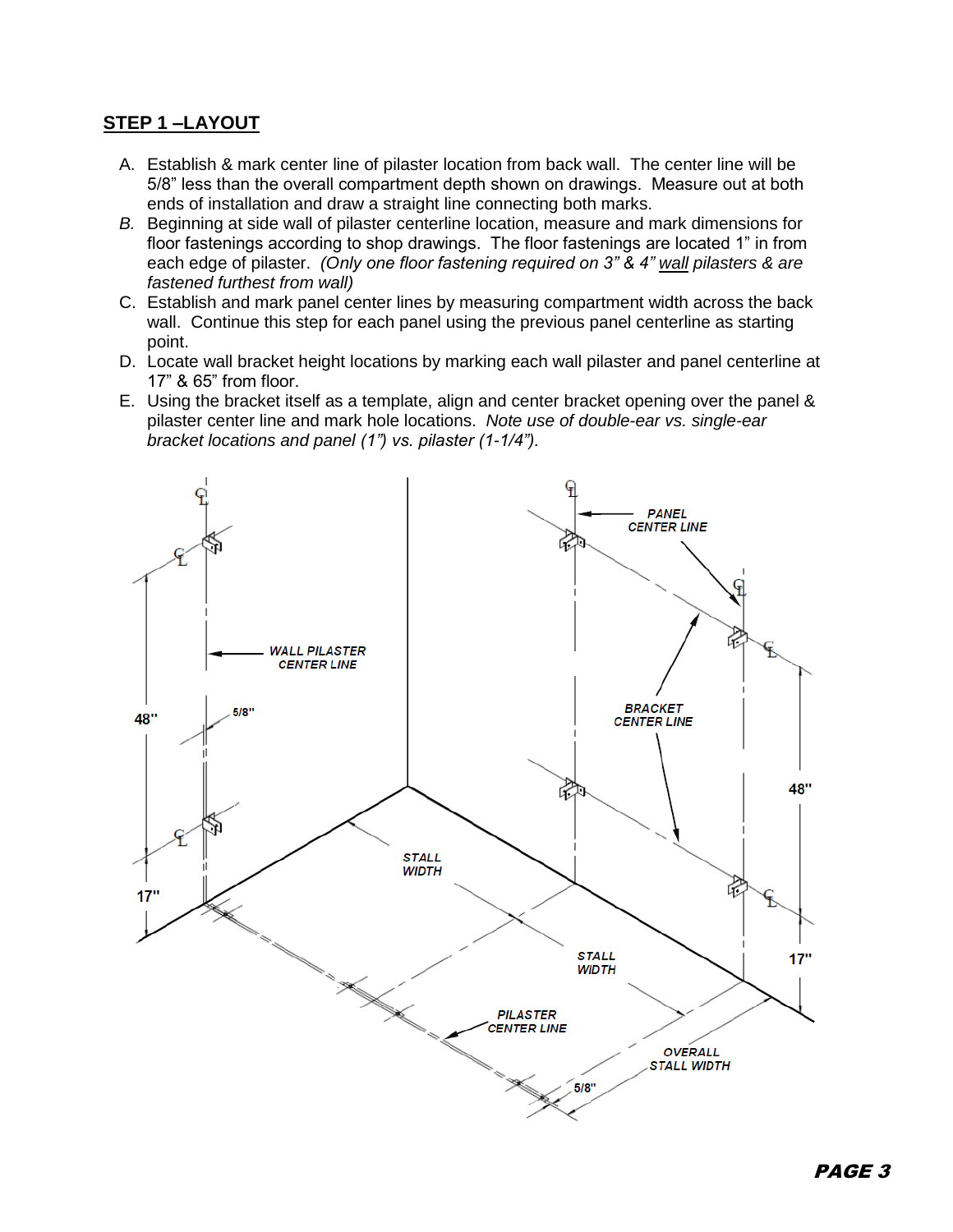#### **STEP 2 –MOUNTING BRACKETS AND FLOOR ANCHORS**



- A. Drill 5/16" diameter holes at all marked wall bracket locations.
- B. Insert plastic expansion anchor shields into all holes.
- C. Secure all brackets to wall with provided #14 X 1-1/2" fasteners.
- D. Drill 5/16" diameter holes at all marked floor fastening locations.
- E. Place plastic expansion anchor shields into floor holes.
- F. Over each floor anchor shield, place a shoe clip first, then a stainless steel "L" bracket and loosely secure using a #14 x 1-1/2" fastener.



- A. Place a 12" high spacer block in position to support panel
- B. Rest panel onto the spacer block and slide carefully into wall brackets.
- C. Do not fasten panel to wall brackets at this time!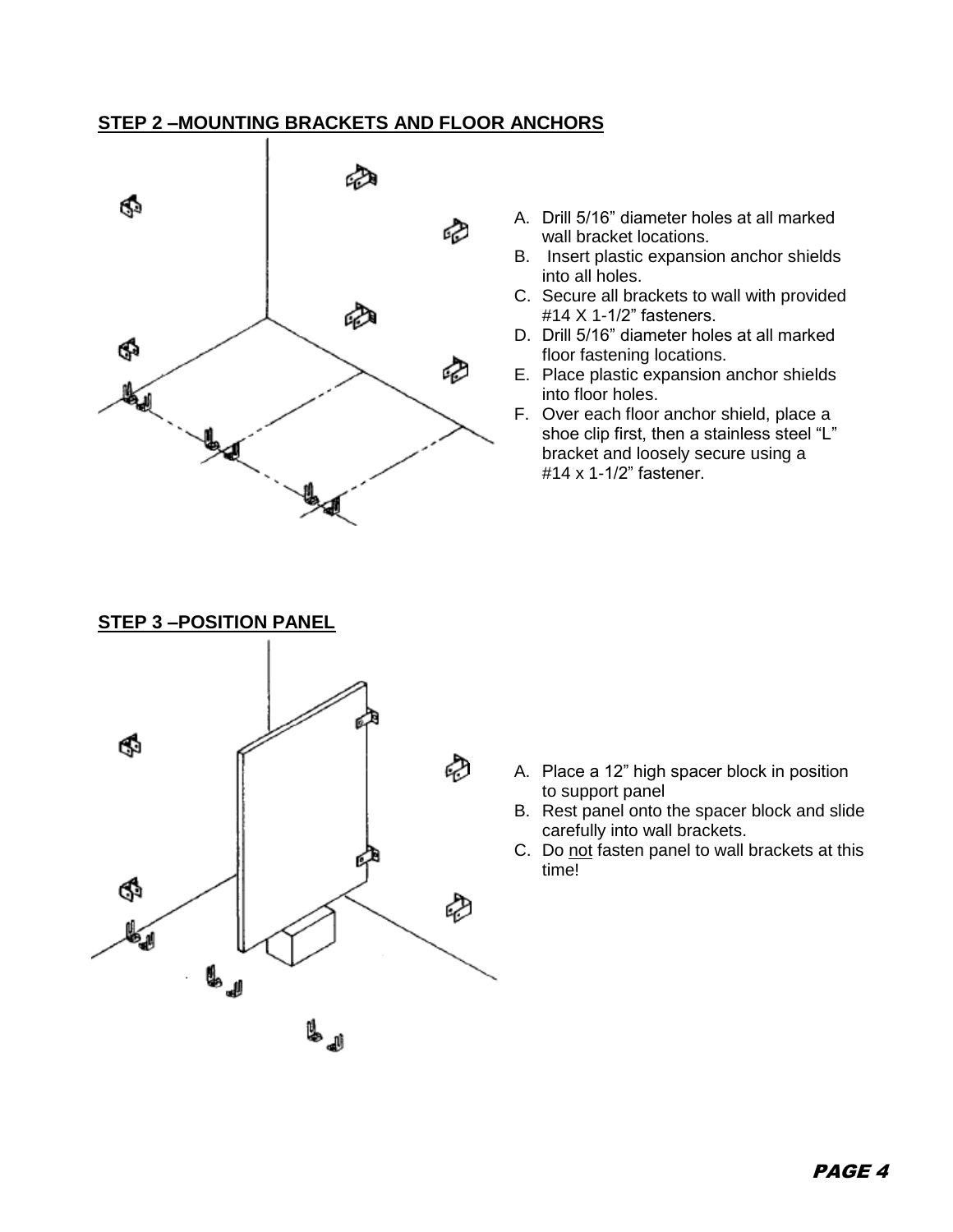#### **STEP 4 –PREPARE & ATTACH PILASTER TO FLOOR AND PANEL**

#### *\*\*\*IMPORTANT!!! –For pilasters that have been factory pre-drilled for door hinge brackets and/or panel "U" brackets, carefully review shop drawings for proper placement of each pilaster on project.*

*\*\*\*NOTE!!! -When field drilling the "U" bracket locations, determine the centerline of panel location on back of pilaster based on the prepared shop drawings. Be sure "U" bracket height will also be in alignment with wall brackets. Use the "U" bracket as a template to mark hole locations and drill ONLY two "diagonal" 11/64" holes. (If required, field drilling for door hinges should also be performed at this time. Using the top & bottom hinge brackets as templates, mark hole locations and drill 1/4" holes.) Refer to drilling template on page 8.* 



- A. Fasten panel "U" brackets to back face of pilasters at the pre-drilled locations using two #14 x 9/16" sheet metal screws for each bracket.
- B. Slide the stainless steel shoe carefully onto the mounting end of pilaster leaving approx. 5" space above bottom. (Painters tape can be used to hold position)
- C. Place pilaster over the "L" floor brackets and align panel into "U" brackets. Fasten pilaster to each "L" floor bracket loosely with a #14 x 9/16" sheet metal screw at the pre-drilled locations on each side.
- D. Adjust the threaded Jack Leveling Bolt until it reaches the floor.
- E. Plumb pilaster and fasten "U" brackets to panel by drilling 11/64" holes and using #14 x 9/16" sheet metal screws to secure. (*Be sure to place a shim or wedge at top rear between panel and wall to hold position before drilling*.)
- F. Remove the panel support/spacer block.
- G. Repeat for each pilaster
- H. Do not lower shoe to floor at this time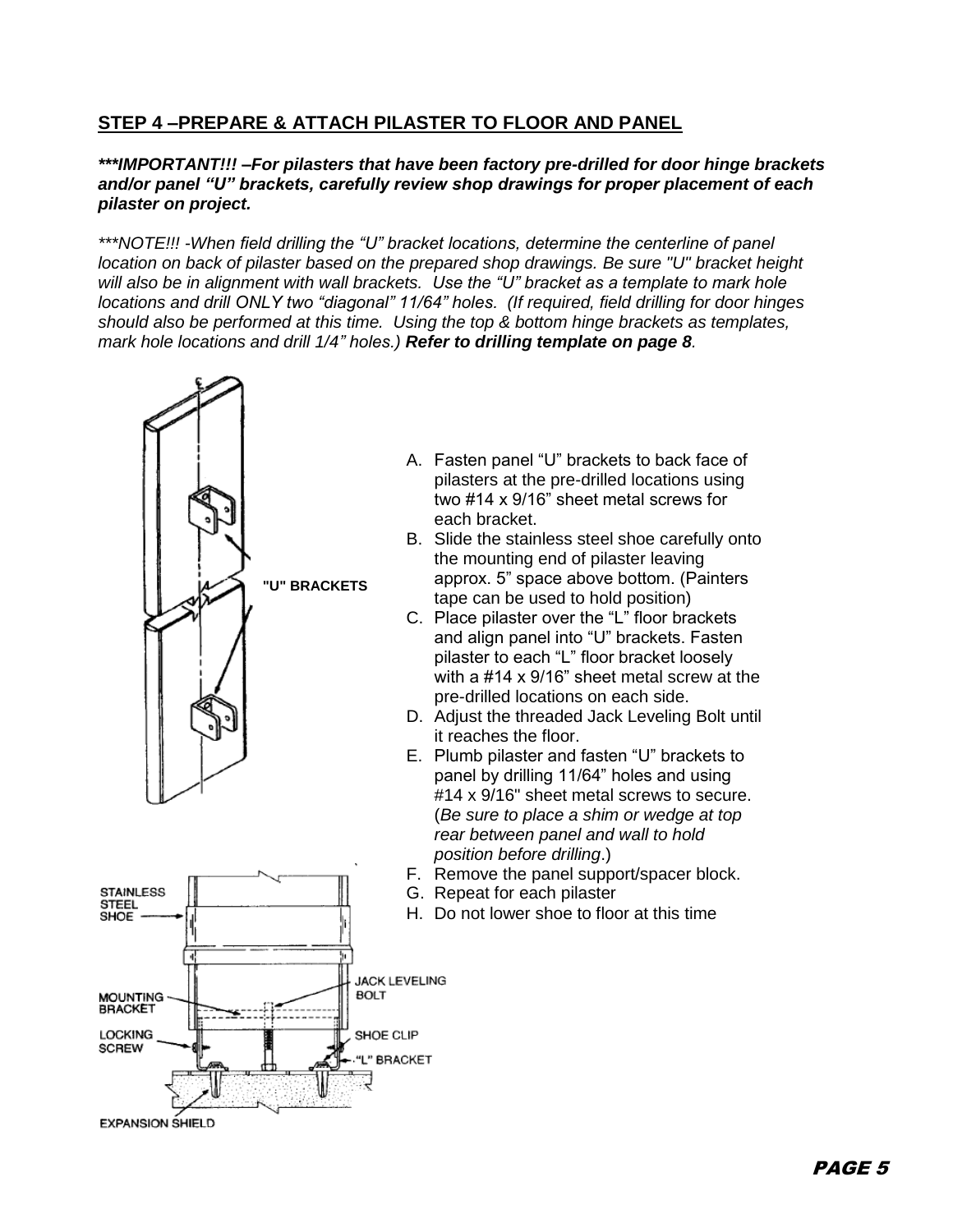#### **STEP 5 –SET DOOR OPENINGS & ATTACH PANEL TO WALL**



- A. Position wall pilaster –plumb and secure.
- B. Using the wall pilaster as a reference point, position each pilaster to the required door opening size and secure by tightening floor fastenings on the "L" mounting bracket.
- C. Level tops of pilaster heights from one compartment to next with minor adjustments to jack-leveling bolts if necessary.
- D. Tighten self tapping screw on each "L" floor mounting bracket into pilaster.
- E. Drill 11/64" holes and secure panels to wall brackets with #14 x 9/16" sheet metal screws.
- F. Remove shim or wedge from back wall.
- G. Carefully slide stainless steel shoe down the pilaster to floor, locking it into place over the shoe clip.

#### **STEP 6 –HEADRAIL**  *\*\*Note! –All headrail is shipped in factory standard lengths and may require field cutting*. *Check shop drawings for proper placement of sizes as supplied*.

- A. Carefully place the "flanged" headrail over the top of pilasters and check that it is completely seated properly.
- B. Drill 11/64" holes and fasten headrail into rear of pilasters using #14 x 9/16" sheet metal screws (2 per pilaster).
- C. To insure rigidity, install "return" headrail (no bottom flange) between end pilaster and rear wall, aligning it over panel. Secure "U" bracket to surface of "flanged" headrail using #14 x 9/16" screws. Place "return" headrail into "U" and secure loosely with #14 x 9/16" screws making sure tops of both headrails are aligned. Level the headrail to locate and secure saddle bracket to wall using plastic anchors and #14 x 1-1/2" screws. Fasten headrail to saddle bracket with #14 x 9/16" screws and tighten front "U" bracket screws.
- D. Install chrome plated end cap into exposed end of headrail –tap into place.
- E. Headrail brackets are NOT necessary, provide no extra support and are NOT provided when pilasters connect directly to a wall. In these situations, headrail should simply be field cut to overlap pilaster edge and span entire wall gap.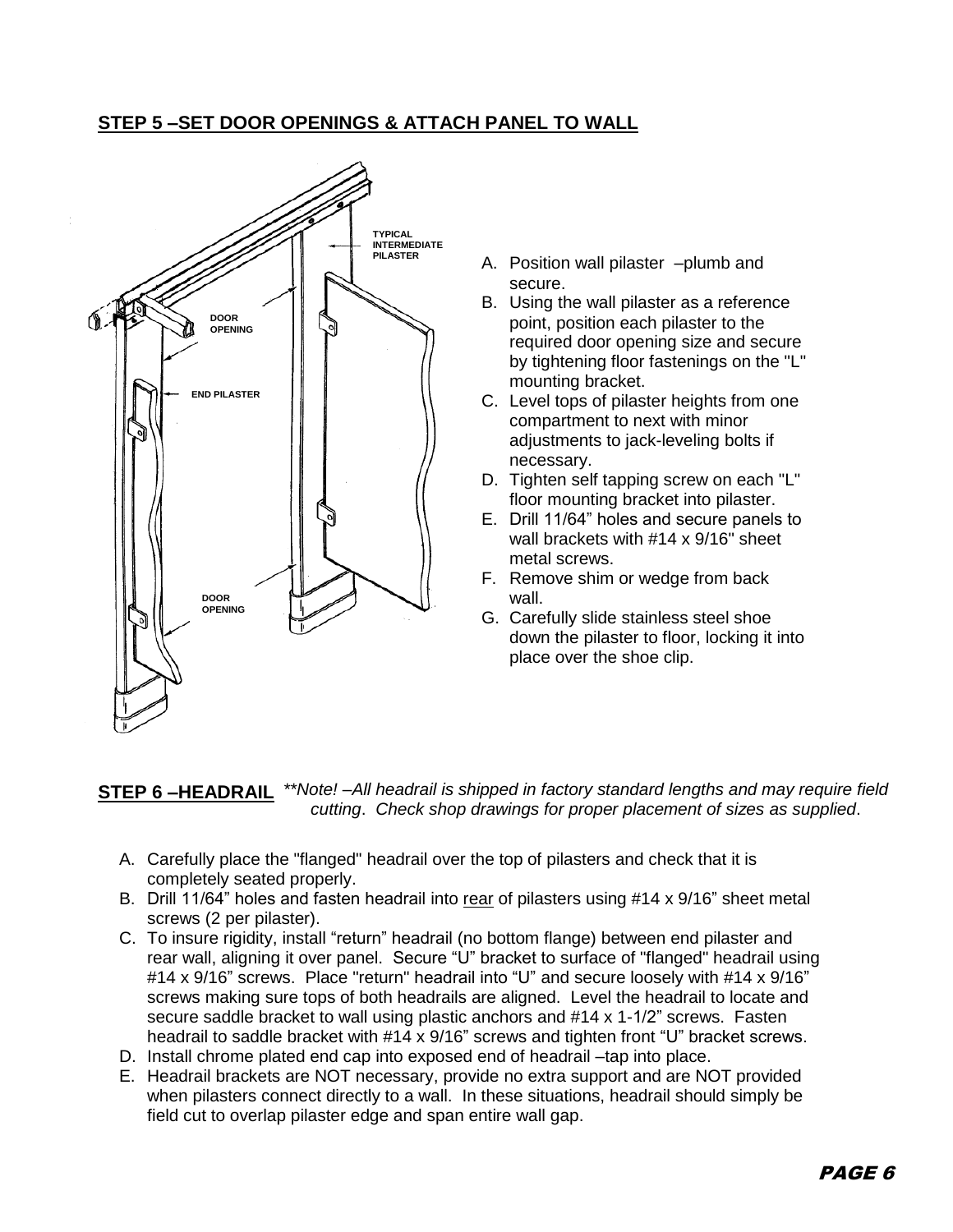#### **STEP 7 –INSTALLING DOORS**



- A. Mount top and bottom pilaster hinge brackets onto the factory pre-drilled locations using threaded through-bolts as supplied. *(If field drilling the hinge brackets, use the attached drilling template and perform prior to completing Step 4)*
- B. Insert nylon box cam into the recess found within hinge assembly (factory built-in) at bottom of door and tap into place.
- C. Hang the door by placing the box cam carefully over the attached cam pintle of bottom hinge bracket while positioning the top door hinge assembly (factory built-in) over the top hinge bracket. Place stainless steel hinge pin into top opening of door and tap *GENTLY* while maintaining alignment of pin through the remaining top hole of casting, through the hinge bracket bushing and finally back into door. Tap until pin is flush with top of door.
- D. To set angle of door opening, adjustment to the cam pintle is required. Loosen the 1/2" nut fastened to bottom hinge bracket and position door to the desired "resting" position. Using a slotted screwdriver at base of bolt to maintain door position, re-tighten the 1/2" nut to secure*. \*Note!- Do not over tighten. Excessive force could damage door pintle.*
- E. On the exterior of compartment, install the slotted emergency access cover plate through front of door. While holding cover plate in place, align with the inside turning latch/knob and slowly press pieces together until flush with door surfaces. For ADA compliance doors, use the special lever latch instead for interior of compartments. \**Note!- Do not assemble door latches together prior to installing through door. Pressure sensitive attachment hardware will not allow for re-assembly.*
- F. Align door stop & keeper with latch bolt and using the stop & keeper hardware as template, drill 1/4" hole and fasten with 1-1/4" threaded through-bolt.
- G. Attach coat hook with #10 x 5/8" sheet metal screws. *(\*Note – Inswing doors supplied with combination coat hook/bumper design and Outswing doors supplied with 2-prong coat hook without bumper design.)*
- H. Attach door pull. *One door pull is supplied for each outswing door and at all ADA compliant doors.*